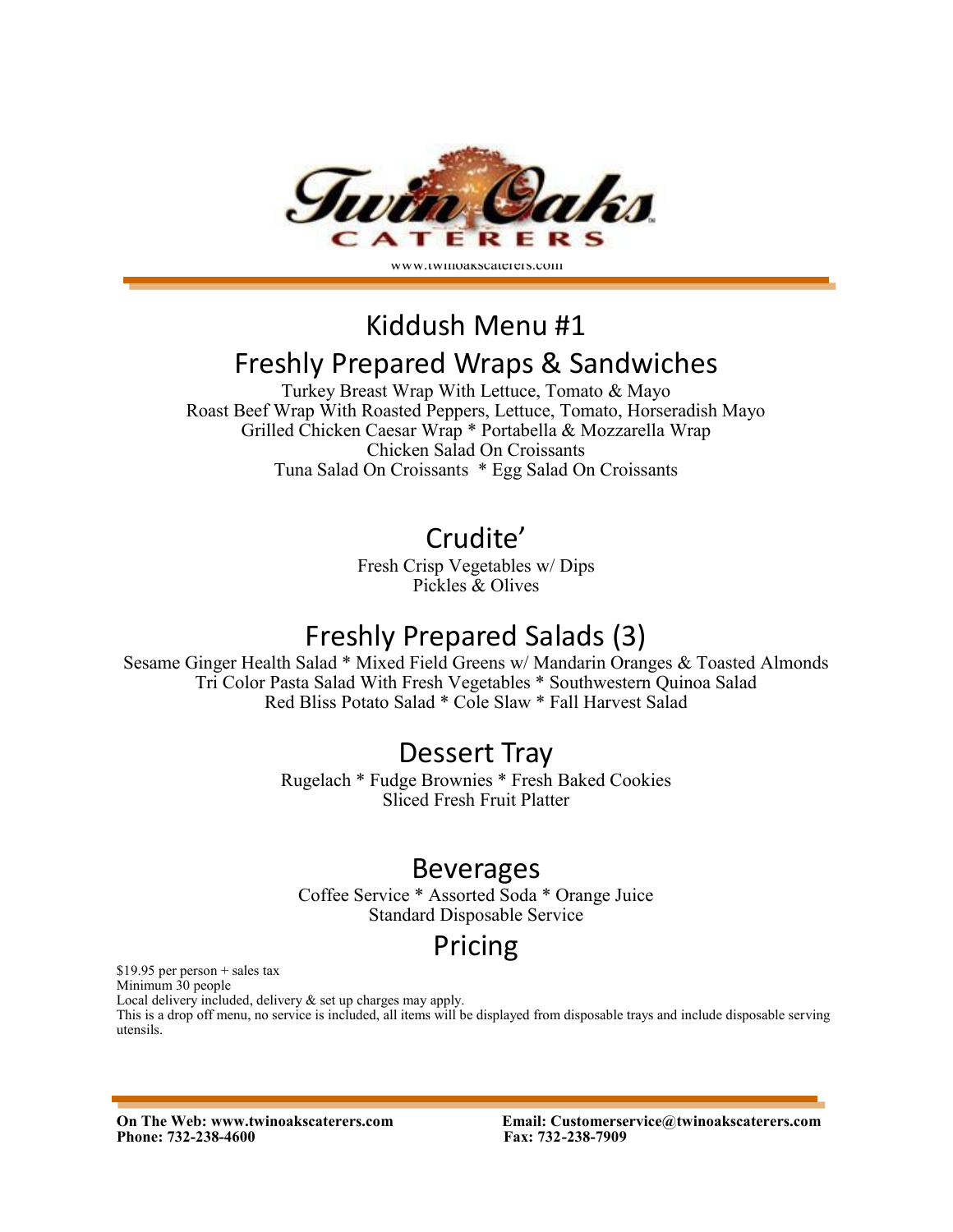

www.twinoakscaterers.com

## Kiddush Menu #2

#### Fish Platters

Nova \* Whitefish \* White Fish Salad \* Baked Salmon Salad \* Creamed Herring Tuna Salad & Egg Salad Fresh Baked Bagels

# Crudite'

Fresh Crisp Vegetables Pickles & Olives Lettuce, Tomato, Onion, Capers, Chopped Egg

# Freshly Prepared Salads (3)

Sesame Ginger Health Salad \* Mixed Field Greens w/ Mandarin Oranges & Toasted Almonds Tri Color Pasta Salad With Fresh Vegetables \* Southwestern Quinoa Salad Red Bliss Potato Salad \* Cole Slaw \* Fall Harvest Salad

### Dessert Tray

Assorted Pastry Miniatures \* Rugelach \* Fudge Brownies \* Fresh Baked Cookies Sliced Fresh Fruit Platter

#### Beverages

Coffee Service \* Assorted Soda \* Orange Juice Standard Disposable Service

# Pricing

 $$32.95$  per person + sales tax Minimum 50 people Local delivery included, delivery & set up charges may apply. This is a drop off menu, no service is included, all items will be displayed from disposable trays and include disposable serving utensils.

**Phone: 732-238-4600 Fax: 732-238-7909**

**On The Web: www.twinoakscaterers.com Email: Customerservice@twinoakscaterers.com**